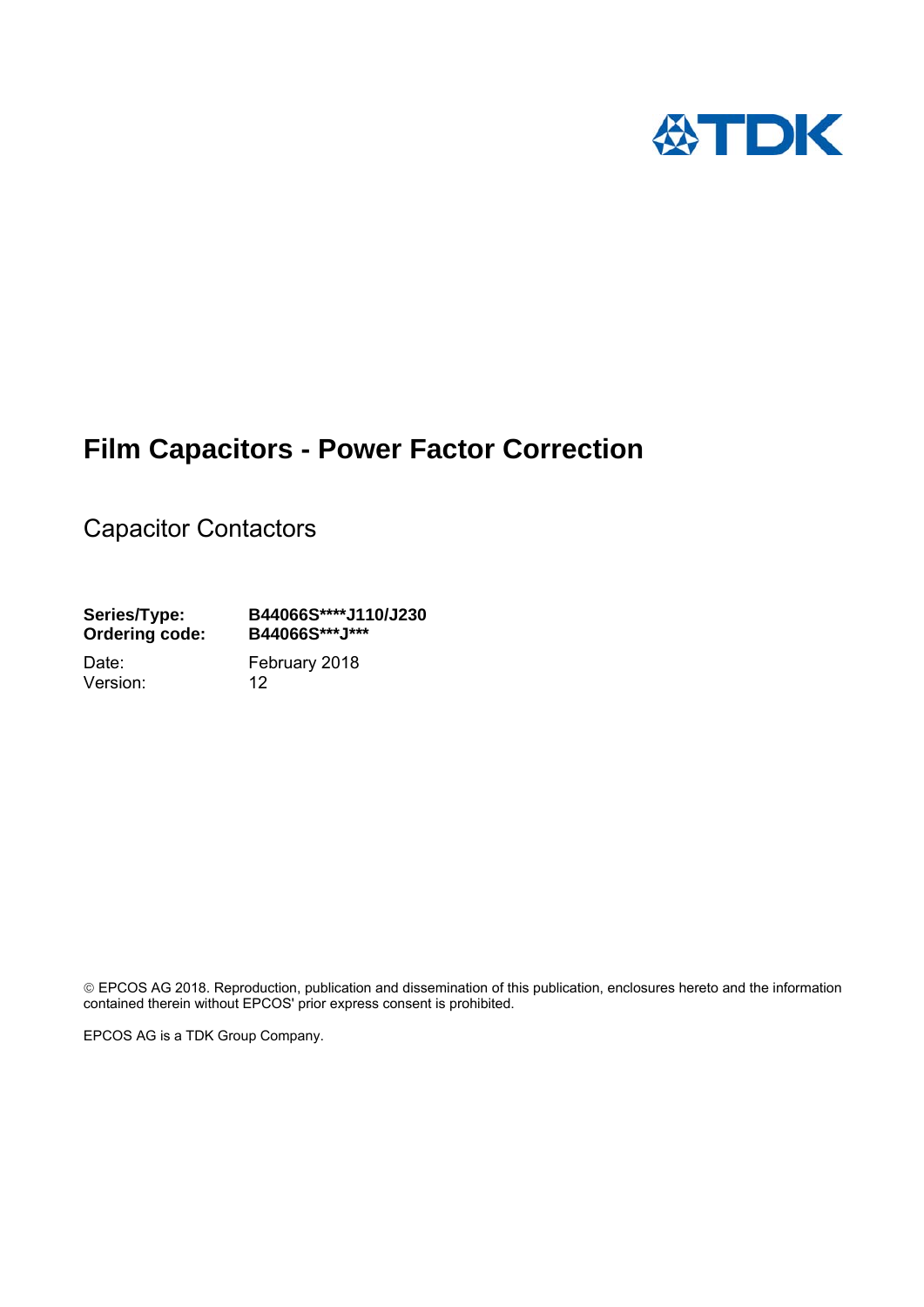**Capacitor Contactors B44066S\*\*\*\*J110/J230** 

TDK

# **Characteristics**

- Excellent damping of inrush current
- Improved power quality (e.g. avoidance of voltage sags)
- Longer useful life of main contacts of capacitor contactor
- Soft switching of capacitor and thus longer useful life
- Enhanced mean life expectancy
- Reduced ohmic losses
- Easy access for cable connection
- AC6b utilization category for switching 3-phase capacitors
- **Approvals** 
	- cUL approval
	- CCC (China Compulsory Certification)







B44066S….J230/J110 B44066S9010J230 B44066S1810J230/J110

| <b>Features</b>  |                            |  |  |  |  |
|------------------|----------------------------|--|--|--|--|
| Resistors        | Tamper-proof and protected |  |  |  |  |
| Leading contacts | With wiper function        |  |  |  |  |
| Pre-contacts     | Snap function              |  |  |  |  |
| Aux-contacts     | For all types              |  |  |  |  |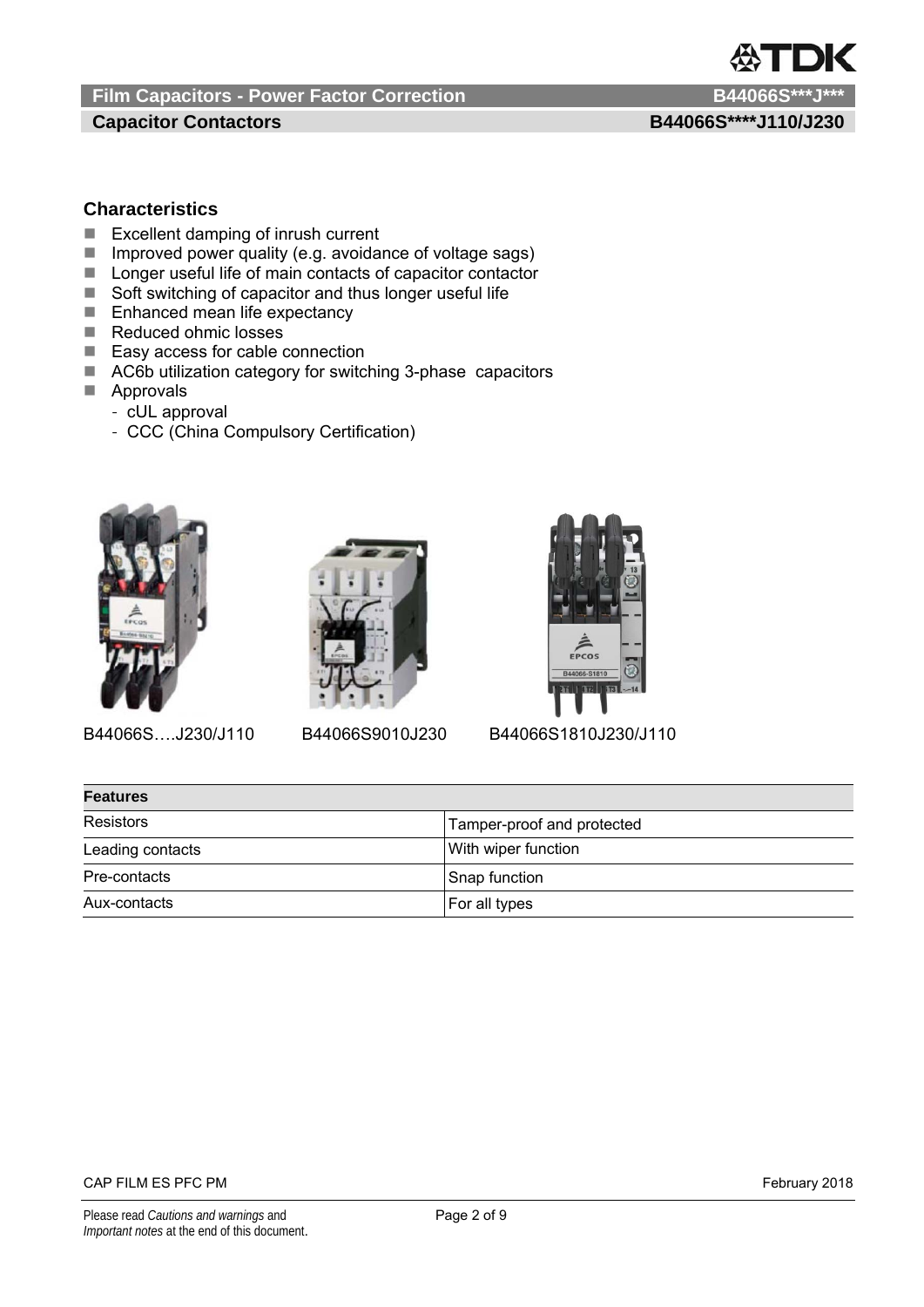# **Film Capacitors - Power Factor Correction**

# **Capacitor Contactors**

| -----<br>۱ ه. ا |  |
|-----------------|--|
|                 |  |
|                 |  |

| Type / Main contacts                                                                                                                                                                               |                                                       | B44066S1810                                                                                                                                 | B44066S2410                                                                                                                | B44066S3210                                                                                                                | B44066S5010                                                                                                            |
|----------------------------------------------------------------------------------------------------------------------------------------------------------------------------------------------------|-------------------------------------------------------|---------------------------------------------------------------------------------------------------------------------------------------------|----------------------------------------------------------------------------------------------------------------------------|----------------------------------------------------------------------------------------------------------------------------|------------------------------------------------------------------------------------------------------------------------|
| Capacitor power at 50 °C<br>380  400 V<br>H<br>415  440 V<br>m.<br>660  690 V<br>×                                                                                                                 | kvar                                                  | 012.5<br>013<br>020                                                                                                                         | 1020<br>10.522<br>1733                                                                                                     | 1025<br>10.527<br>1741                                                                                                     | 20  33.3<br>23  36<br>3655                                                                                             |
| Capacitor power at 60 °C<br>380  400 V<br>×<br>415  440 V<br>×.<br>×<br>660  690 V                                                                                                                 | kvar                                                  | 012.5<br>013<br>020                                                                                                                         | 1020<br>10.522<br>1733                                                                                                     | 1025<br>10.527<br>1741                                                                                                     | 20  33.3<br>23  36<br>3655                                                                                             |
| Coil operating voltage at 50 Hz <sup>1</sup> ):<br>Type  230<br>L.<br>$\mathcal{L}_{\mathcal{A}}$<br>Type 110<br>$\mathcal{L}_{\mathcal{A}}$<br>Type 400                                           | V AC                                                  | 220  240<br>110<br>N/A                                                                                                                      | 220  240<br>110<br>N/A                                                                                                     | 220  240<br>110<br>380  415                                                                                                | 220  240<br>On request<br>N/A                                                                                          |
| Coil operating voltage at 60 Hz <sup>1)</sup> :<br>Type  230<br>×.<br>$\mathcal{L}_{\mathcal{A}}$<br>Type  110<br>Type 400<br>$\mathcal{L}_{\mathcal{A}}$                                          | V AC                                                  | 230  264<br>110  120<br>N/A                                                                                                                 | 230  264<br>110  120<br>N/A                                                                                                | 230  264<br>110  120<br>400440                                                                                             | 230  264<br>On request<br>N/A                                                                                          |
| Rated op. current AC6b at 50/60 Hz<br>50 °C<br>H<br>60 °C<br>m.                                                                                                                                    | A                                                     | 018<br>018                                                                                                                                  | 1428<br>1428                                                                                                               | 1436<br>1436                                                                                                               | 3048<br>3048                                                                                                           |
| Power loss contactor at max. rated<br>capacitor current                                                                                                                                            | W                                                     | 4.1                                                                                                                                         | 5.7                                                                                                                        | 7.5                                                                                                                        | 12.6                                                                                                                   |
| Rated insulation voltage                                                                                                                                                                           | V AC                                                  | $690^{1}$                                                                                                                                   | $690^{1}$                                                                                                                  | $690^{1}$                                                                                                                  | $690^{1}$                                                                                                              |
| Max. frequency of operations:                                                                                                                                                                      | 1/h                                                   | 120                                                                                                                                         | 120                                                                                                                        | 120                                                                                                                        | 120                                                                                                                    |
| Contact life:<br>without reactors<br>m.<br>a.<br>with reactors                                                                                                                                     | Million<br>opera-<br>tions                            | 0.25<br>0.40                                                                                                                                | 0.15<br>0.30                                                                                                               | 0.15<br>0.30                                                                                                               | 0.15<br>0.30                                                                                                           |
| Cable cross section for contactors<br>without thermal overload relay<br>1 cable per clamp<br>Main connector<br>Solid or stranded<br>n.<br>×.<br>Flexible<br>×<br>Flexible with multicore cable end | mm <sup>2</sup><br>mm <sup>2</sup><br>mm <sup>2</sup> | $0.75 - 6$<br>$1 - 4$<br>$0.75 - 4$                                                                                                         | $1.5 - 25$<br>$2.5 - 16$<br>$1.5 - 16$                                                                                     | $1.5 - 25$<br>$2.5 - 16$<br>$1.5 - 16$                                                                                     | $4 - 50$<br>$10 - 35$<br>6 – 35                                                                                        |
| 2 cables per clamp<br>Solid or stranded<br>×<br>Flexible<br>×                                                                                                                                      | mm <sup>2</sup><br>mm <sup>2</sup>                    | $6+(1-6)$ /<br>$4+(0.75-4)$<br>$2.5+(0.75-2.5)$ /<br>$1.5+(0.75-1.5)$<br>$6+(1.5-6)$ /<br>4+(1-4)<br>$2.5+(0.75-2.5)$ /<br>$1.5+(0.75-1.5)$ | $16+(2.5-6)$ /<br>$10+(4-10)$<br>$6+(4-6)$ /<br>$4+(2.5-4)$<br>$16+(2.5-6)$ /<br>$10+(4-10)$<br>$6+(4-6)$ /<br>$4+(2.5-4)$ | $16+(2.5-6)$ /<br>$10+(4-10)$<br>$6+(4-6)$ /<br>$4+(2.5-4)$<br>$16+(2.5-6)$ /<br>$10+(4-10)$<br>$6+(4-6)$ /<br>$4+(2.5-4)$ | $50+4/35+6/$<br>25+(6-16)<br>$16+(6-16)$ /<br>$10+(6-16)$<br>$50+(4-10)$ /<br>$35+(4-16)$<br>25+(4-25)/<br>$16+(4-16)$ |
| Cables per clamp<br>$\left( \bigcup_{n=1}^{\infty} C_{n} \right)$                                                                                                                                  |                                                       | 2                                                                                                                                           | $\overline{c}$                                                                                                             | $\overline{2}$                                                                                                             | 2<br>0 <sub>1</sub>                                                                                                    |

1) Suitable at 690 V for: earthed-neutral systems, overvoltage category I to IV, pollution degree 3 (standard-industry):  $V_{imp} = 8$  kV. Data for other conditions on request.

2) Operating range of magnet-coils 0.85  $V_s$  (min. value of rated control voltage) up to 1.1  $\cdot$   $V_s$  (max. value of rated control voltage).

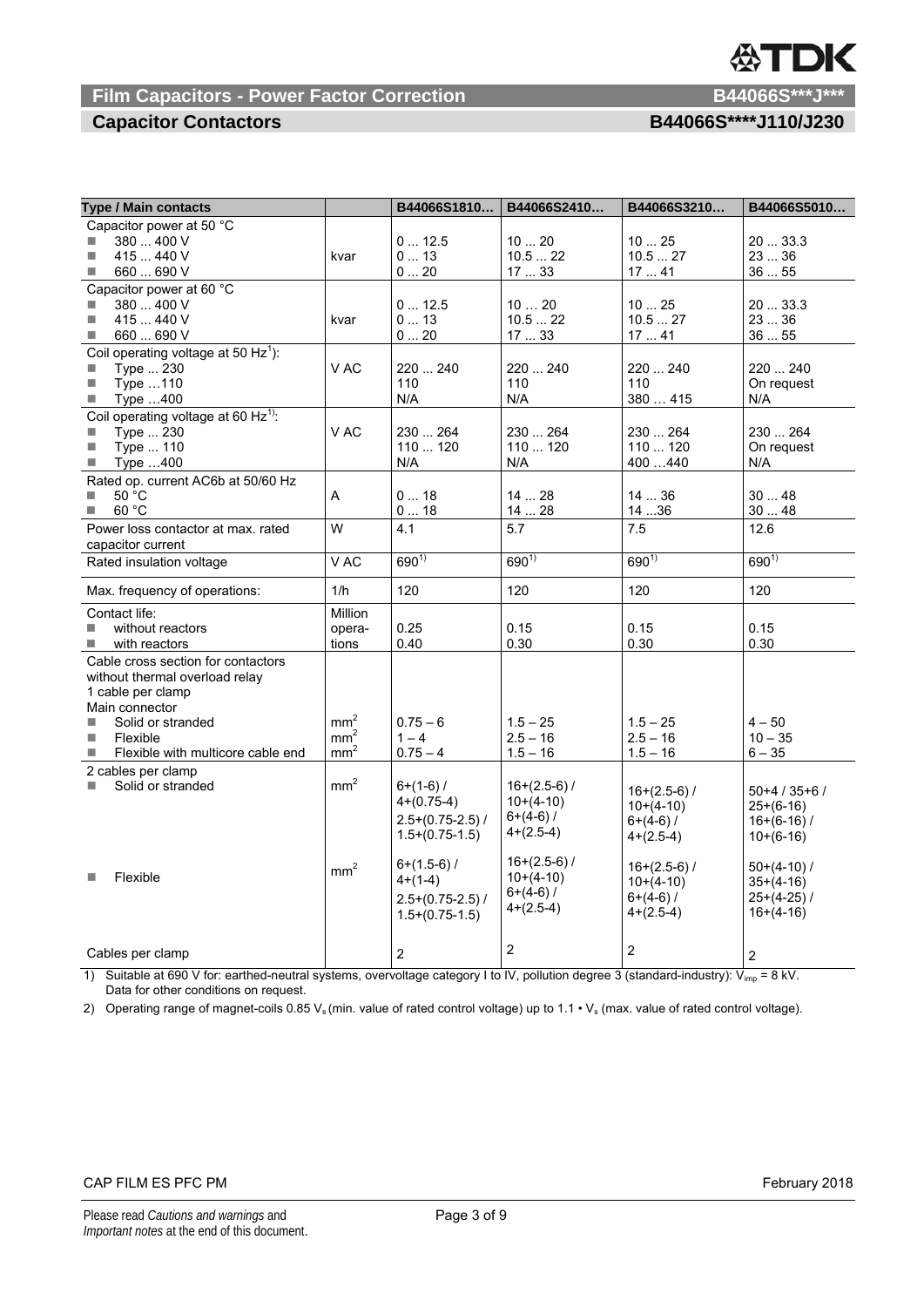# DK

# **Film Capacitors - Power Factor Correction Material Contract Correction B44066S\*\*\*J\*\***

**Capacitor Contactors B44066S\*\*\*\*J110/J230** 

| <b>Type/Main contacts</b>                                                               |                 | B44066S1810                                                                      | B44066S2410                                                                 | B44066S3210                                                                 | B44066S5010                                               |  |
|-----------------------------------------------------------------------------------------|-----------------|----------------------------------------------------------------------------------|-----------------------------------------------------------------------------|-----------------------------------------------------------------------------|-----------------------------------------------------------|--|
| For main connector<br>Solid AWG<br><b>Flexible AWG</b><br>Cables per clamp<br>Solid AWG | mm <sup>2</sup> | $18 - 10$<br>$18 - 10$<br>2<br>$10+(16-10)$ /<br>$12+(18-12)$<br>$14+(18-14)$ /  | $16 - 10$<br>$14 - 4$<br>$10+(16-10)$ /<br>$12+(18-12)$<br>$14+(18-14)$ /   | $16 - 10$<br>$14 - 4$<br>$10+(16-10)$ /<br>$12+(18-12)$<br>$14+(18-14)$ /   | $12 - 10$<br>$10 - 0$<br>$10+(12-10)$ /<br>$12+12$        |  |
| Flexible AWG<br>ш                                                                       | mm <sup>2</sup> | $16+(18-16)$<br>$10+(14-10)$ /<br>$12+(18-12)$<br>$14+(18-14)$ /<br>$16+(18-16)$ | $16+(18-16)$<br>$4+(18-12)$ /<br>$6+(18-8)$<br>$8+(18-8)$ /<br>$10+(18-12)$ | $16+(18-16)$<br>$4+(18-12)$ /<br>$6+(18-8)$<br>$8+(18-8)$ /<br>$10+(18-12)$ | $1+(12-10)$ /<br>$2+(8-12)$<br>$3+(12-8)$ /<br>$4+(10-6)$ |  |
| Cables per clamp                                                                        |                 | 2                                                                                | 2                                                                           | 2                                                                           | 2                                                         |  |
| Weight including auxiliary contact:                                                     | kg              | 0.37                                                                             | 0.67                                                                        | 0.67                                                                        | 1.03                                                      |  |
| Fuses $gL$ (gG) from / to                                                               | A               | 35/63                                                                            | 50/80                                                                       | 63/100                                                                      | 80/160                                                    |  |
| <b>Auxiliary contacts</b>                                                               |                 |                                                                                  |                                                                             |                                                                             |                                                           |  |
| Normal Open (NO)                                                                        |                 | 1                                                                                | 1                                                                           | 1                                                                           | 1                                                         |  |
| Rated insulation voltage                                                                | V AC            | $690^{2}$                                                                        | $690^{2}$                                                                   | $690^{2}$                                                                   | $690^{2}$                                                 |  |
| Rated operational current AC15 at<br>230 V / 400 V                                      | Α               | 3/2                                                                              | 3/2                                                                         | 3/2                                                                         | 3/2                                                       |  |
| Rated operational current AC1 at                                                        | A               | 10                                                                               | 10                                                                          | 10                                                                          | 10                                                        |  |

 $\frac{690 \text{ V}}{1}$ 1) Suitable at 690 V for: earthed-neutral systems, overvoltage category I to IV, pollution degree 3 (standard-industry):  $V_{imp} = 8$  kV. Data for other conditions on request.

2) Operating range of magnet-coils  $0.85 V_s$  (min. value of rated control voltage) up to 1.1 •  $V_s$  (max. value of rated control voltage).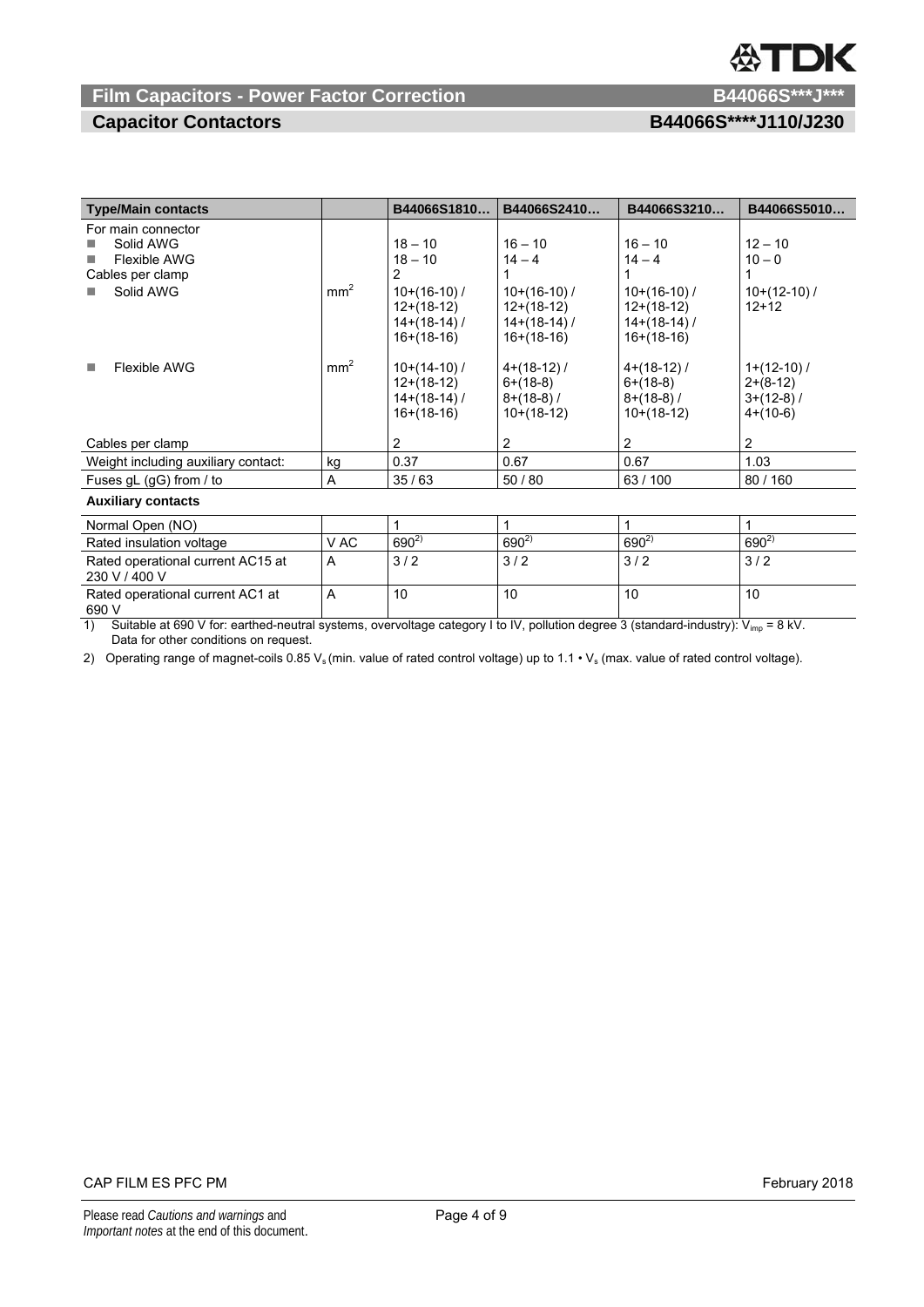# **Film Capacitors - Power Factor Correction B44066S\*\*\*J\*\*\***

| <b>Capacitor Contactors</b> | B44066S****J110/J230 |
|-----------------------------|----------------------|
|                             |                      |

| <b>Type/Main contacts</b>               |                 | B44066S6210    | B44066S7410        | B44066S9010             | B44066S9910             |
|-----------------------------------------|-----------------|----------------|--------------------|-------------------------|-------------------------|
| Capacitor power at 50 °C                |                 |                |                    |                         |                         |
| 380  400 V                              | kvar            | 2050           | 2075               | 3380                    | 33  100                 |
| 415  440 V<br>П                         |                 | 2353           | 23  75             | 3682                    | 36  103                 |
| 660  690 V<br>×                         |                 | 3682           | 36  120            | 57120                   | 57  148                 |
| Capacitor power at 60 °C                |                 |                |                    |                         |                         |
| 380  400 V                              | kvar            | 2050           | 2060               | 3375                    | 3390                    |
| 415  440 V<br>П                         |                 | 2353           | 23  64             | 3677                    | 3693                    |
| 660  690 V<br>×                         |                 | 3682           | 36  100            | 57120                   | 57  148                 |
| Coil operating voltage at 50 Hz1):      |                 |                |                    |                         |                         |
| Type  230<br>Ш                          | V AC            | 220  240       | 220  240           | 220  240                | 220  240                |
| $\mathcal{L}_{\mathcal{A}}$             |                 | 110            | 110                | On request              | On request              |
| Type 110<br>$\Box$                      |                 | 380415         | N/A                | N/A                     | N/A                     |
| Type 400                                |                 |                |                    |                         |                         |
| Coil operating voltage at 60 Hz1):      |                 |                |                    |                         |                         |
| Type  230                               | V AC            | 230  264       | 230  264           | 277                     | 277                     |
| Type  110<br>П                          |                 | 110  120       | 110120             | On request              | On request              |
| Type 400<br>$\Box$                      |                 | 400  440       | N/A                | N/A                     | N/A                     |
| Rated op. current AC6b at 50/60 Hz      |                 |                |                    |                         |                         |
| 50 °C<br>п                              | Α               | 3072           | 30108              | 50 … 115                | 50  144                 |
| 60 °C<br>L.                             |                 | 3072           | 3087               | 50  108                 | 50130                   |
| Power loss contactor at max. rated      | W               | 21             | 38.7               | 29                      | 36                      |
| capacitor current                       |                 |                |                    |                         |                         |
| Rated insulation voltage                | V AC            | $690^{1}$      | $690^{1}$          |                         | $1000^{17}$             |
|                                         |                 |                |                    | $1000^{1}$              |                         |
| Max. frequency of operations:           | 1/h             | 120            | 80                 | 80                      | 80                      |
| Contact life:                           | Million         |                |                    |                         |                         |
| without reactors<br>n.                  | opera-          | 0.15           | 0.12               | 0.12                    | 0.12                    |
| with reactors<br>T.                     | tions           | 0.30           | 0.20               | 0.20                    | 0.20                    |
| Cable cross section for contactors      |                 |                |                    |                         |                         |
| without thermal overload relay; 1 cable |                 |                |                    |                         |                         |
| per clamp                               |                 |                |                    |                         |                         |
| Main connector                          |                 |                |                    |                         |                         |
| Solid or stranded                       | mm <sup>2</sup> | $4 - 50$       | $4 - 50$           |                         |                         |
| Flexible<br>u                           | mm <sup>2</sup> | $10 - 35$      | $10 - 35$          |                         |                         |
| Flexible with multicore cable end<br>×  | mm <sup>2</sup> | $6 - 35$       | $6 - 35$           |                         |                         |
|                                         |                 |                |                    |                         |                         |
| 2 cables per clamp                      |                 |                |                    | <b>Below</b><br>Top     | Top<br>Below            |
| Solid or stranded                       | mm <sup>2</sup> | $50+4/35+6/$   | $50+4/35+6/$       | $0.5 - 95 + 10$<br>120  | $0.5 - 95 + 10$<br>120  |
|                                         |                 | $25+(6-16)$    | $25+(6-16)$ 16+(6- |                         |                         |
|                                         |                 | $16+(6-16)$ /  | 16) /              |                         |                         |
|                                         |                 | $10+(6-16)$    | $10+(6-16)$        |                         |                         |
|                                         |                 | $50+(4-10)$ /  | $50+(4-10)$ /      | $0.5 - 70 + 10 - 95$    | $0.5 - 70 + 10 - 95$    |
| Flexible<br>П                           | mm <sup>2</sup> | $35+(4-16)$    | $35+(4-16)$        |                         |                         |
|                                         |                 | $25+(4-25)$ /  | $25+(4-25)$ /      |                         |                         |
|                                         |                 | $16+(4-16)$    | $16+(4-16)$        |                         |                         |
| Cables per clamp                        |                 | 2              | 2                  | $1 + 1$                 | $1 + 1$                 |
|                                         |                 |                |                    |                         |                         |
| For main connector                      |                 |                |                    |                         |                         |
| Solid AWG                               | mm <sup>2</sup> | $12 - 10$      | $12 - 10$          |                         |                         |
| Flexible AWG                            | mm <sup>2</sup> | $10 - 0$       | $10 - 0$           |                         |                         |
| Cables per clamp                        |                 | 1              | 1                  |                         |                         |
| Solid AWG                               | mm <sup>2</sup> | $10+(12-10)$ / | $10+(12-10)$ /     | Top<br><b>Below</b>     | <b>Below</b><br>Top     |
|                                         |                 | $12 + 12$      | 12+12              | $18 - 10$               | $18 - 10$               |
| Flexible AWG                            | mm <sup>2</sup> | $1+(12-10)$ /  | $1+(12-10)$ /      |                         |                         |
|                                         |                 | $2+(8-12)$     | $2+(8-12)$         | $18 - 3/0$<br>$8 - 4/0$ | $18 - 3/0$<br>$8 - 4/0$ |
|                                         |                 | $3+(12-8)$ /   | $3+(12-8)$ /       |                         |                         |
|                                         |                 | $4+(10-6)$     | $4+(10-6)$         |                         |                         |
| Cables per clamp                        |                 | $\overline{2}$ | $2^{\circ}$        | $1 + 1$                 | $+1$<br>1               |

1) Suitable at 690 V for: earthed-neutral systems, overvoltage category I to IV, pollution degree 3 (standard-industry):  $V_{imp} = 8$  kV. Data for other conditions on request.

2) Operating range of magnet-coils 0.85 V<sub>s</sub> (min. value of rated control voltage) up to 1.1  $\cdot$  V<sub>s</sub> (max. value of rated control voltage).

### CAP FILM ES PFC PM February 2018

# DK H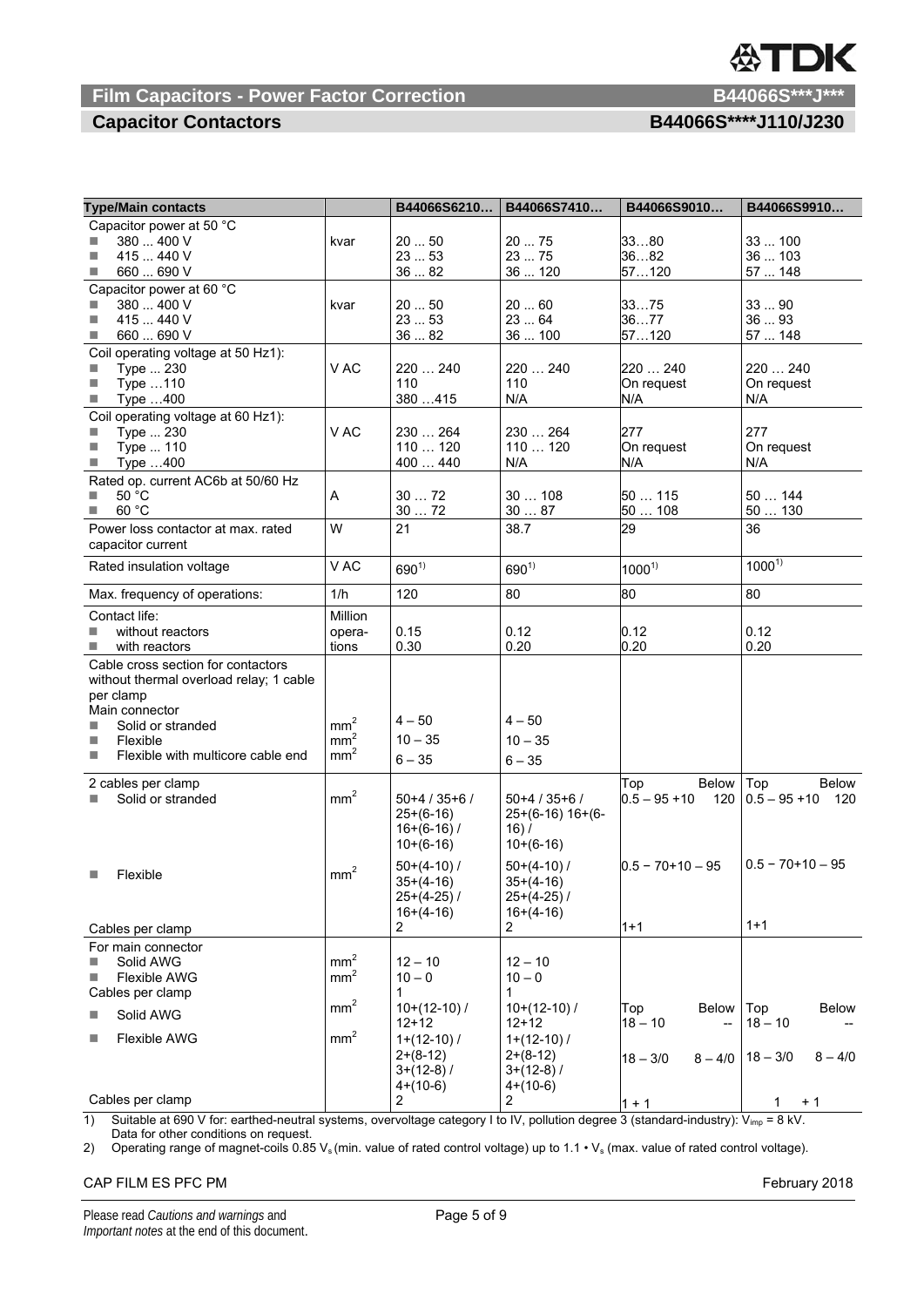# DК

## **Film Capacitors - Power Factor Correction B44066S\*\*\*J\*\*\***

**Capacitor Contactors B44066S\*\*\*\*J110/J230** 

| <b>Type/Main contacts</b>                       |      | B44066S6210 | B44066S7410 | B44066S9010 | B44066S9910 |  |
|-------------------------------------------------|------|-------------|-------------|-------------|-------------|--|
| Weight including auxiliary contact:             |      |             |             |             |             |  |
| $Type \dots J \dots$                            | kg   | 1.03        | 1.03        | 2.3         | 2.33        |  |
| Fuses gL (gG) from / to                         | A    | 125/160     | 160/200     | 160/200     | 160/250     |  |
| <b>Auxiliary contacts</b>                       |      |             |             |             |             |  |
| Normal Open (NO)                                |      |             |             |             |             |  |
| Rated insulation voltage                        | V AC | $690^{2}$   | $690^{2}$   | $690^{2}$   | $690^{2}$   |  |
| Rated operational current AC15 at 230<br>V/400V | A    | 3/2         | 3/2         | 3/2         | 3/2         |  |
| Rated operational current AC1 at 690 V   A      |      | 10          | 10          | 10          | 10          |  |

1) Suitable at 690 V for: earthed-neutral systems, overvoltage category I to IV, pollution degree 3 (standard-industry): Vimp = 8 kV. Data for other conditions on request.

2) Operating range of magnet-coils 0.85  $V_s$  (min. value of rated control voltage) up to 1.1  $\cdot$   $V_s$  (max. value of rated control voltage).

### **Display of ordering codes for EPCOS products**

The ordering code for one and the same EPCOS product can be represented differently in data sheets, data books, other publications, on the EPCOS website, or in order-related documents such as shipping notes, order confirmations and product labels. **The varying representations of the ordering codes are due to different processes employed and do not affect the specifications of the respective products**. Detailed information can be found on the Internet under www.epcos.com/orderingcodes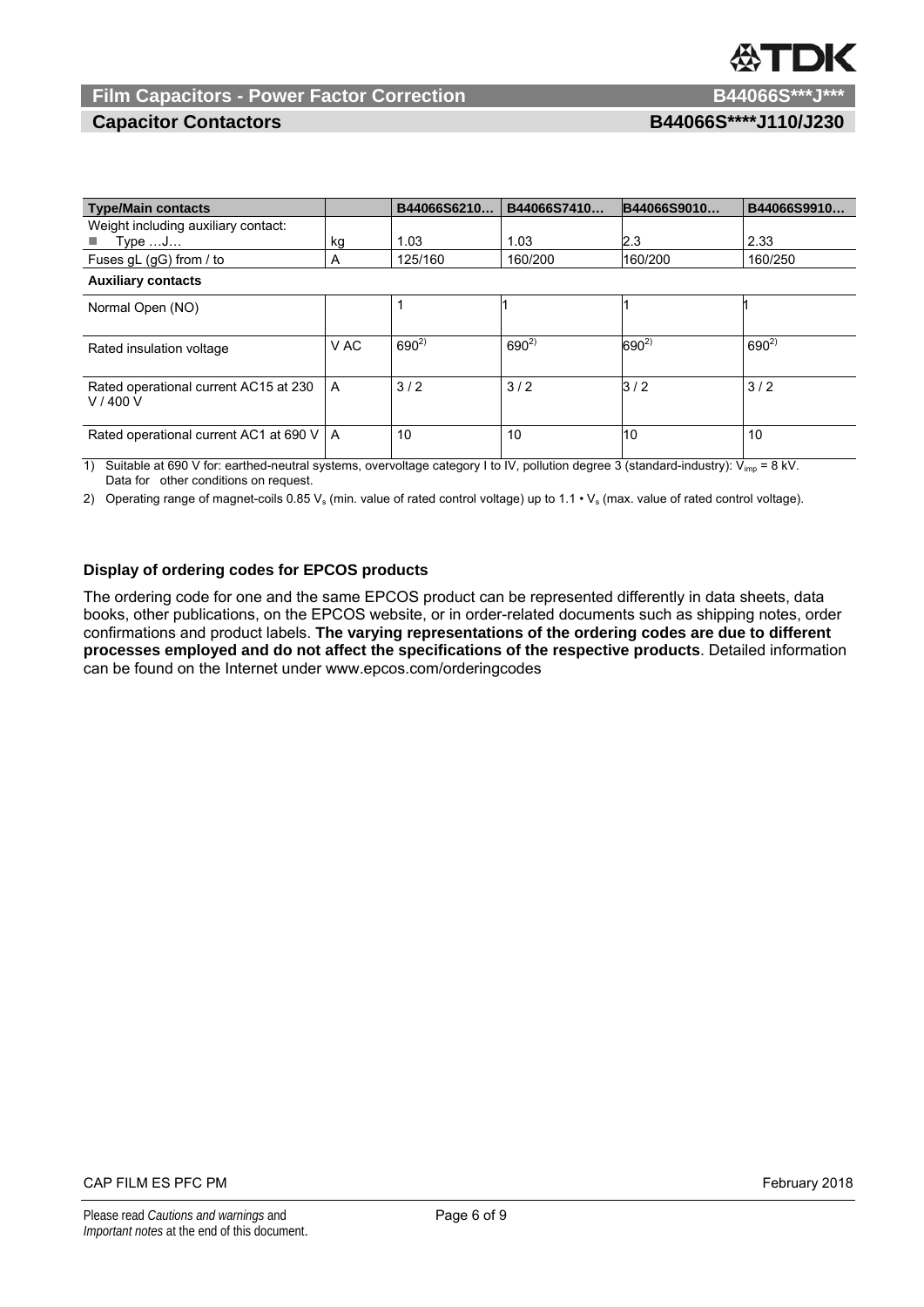# **Film Capacitors - Power Factor Correction B44066S\*\*\*J\*\*\***

# **Capacitor Contactors B44066S\*\*\*\*J110/J230**

**XTDK** 

### **Connection diagram for all types B44066S…J…**

B44066S1810J230, B44066S9010J230 and B44066S9910J230 with resistors inside housing.



### **Dimensional drawings**

B44066S1810J230, B44066S1810J110 B44066S2410J230, B44066S3210J230 with wires on the bottom only example and the bottom only and the B44066S2410J110, B44066S3210J110



B44066S5010J230, B44066S6210J230, B44066S9010J230, B44066S9910J230 B44066S6210J110, B44066S7410J230, B44066S7410J110



Please read *Cautions and warnings* and **Page 7 of 9** Page 7 of 9 *Important notes* at the end of this document.



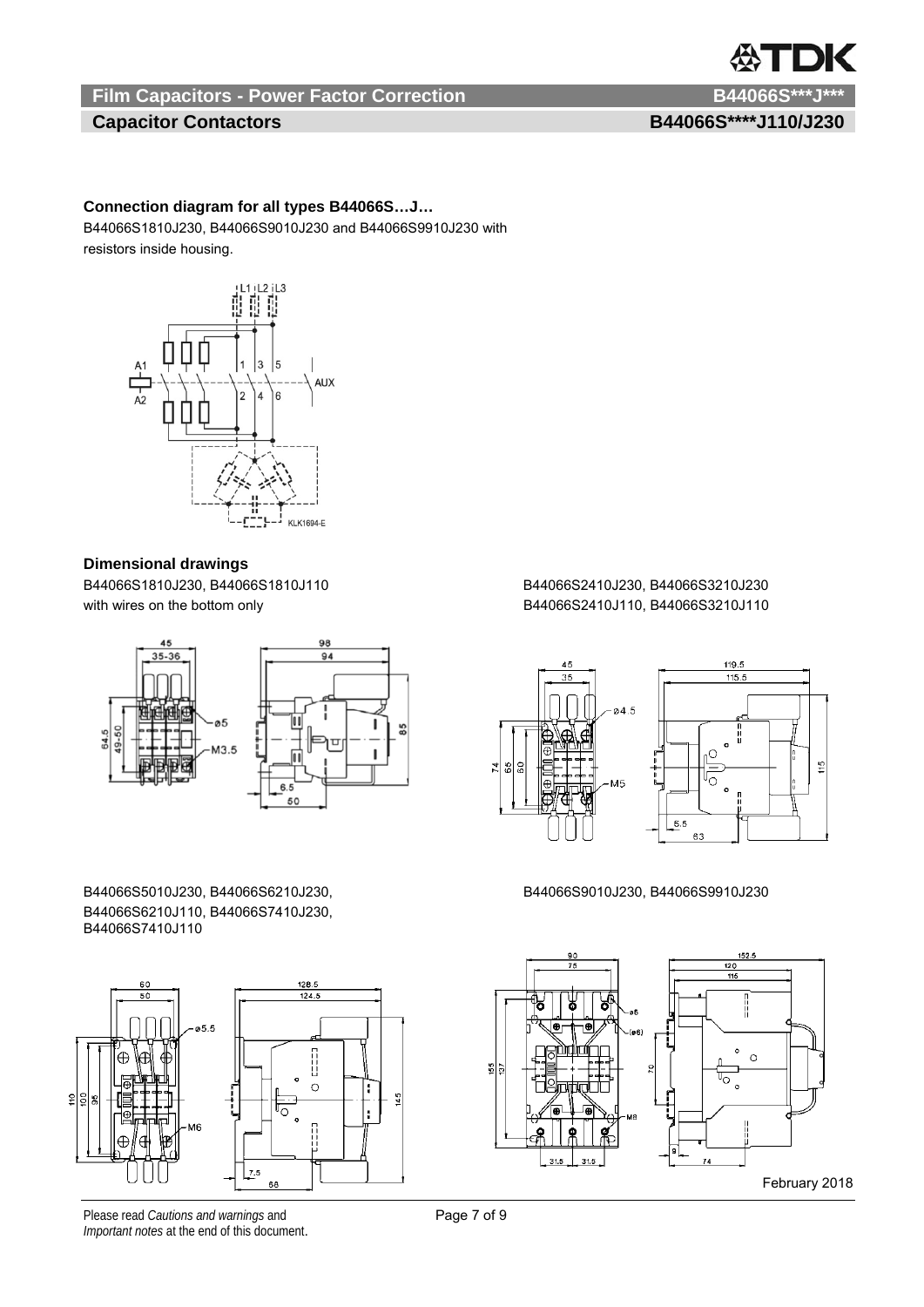## **Capacitor Contactors B44066S\*\*\*\*J110/J230**

### **Cautions and warnings**

In case auxiliary contacts are used for switching of discharge resistors (not in accordance with IEC 60831 standard), make sure that the current of the discharge resistors is not higher than the rated current of the auxiliary contacts.

#### **Mounting instructions**

In the area of capacitor switching contactors, difficultly inflammable and self-extinguishing materials may be used only, because abnormal temperatures within the area of the resistance spirals cannot be excluded.

#### Note

For detailed information about PFC key components and cautions, refer to the latest version of EPCOS PFC Product Profile.

Please refer to "Installation and Maintenance Instructions for Capacitor Contactors", available in the Internet. Important: Please note that the "General Safety Recommendations for Power Capacitors" by ZVEI (German Electrical and Electronic Manufacturers´ Association (ZVEI) have to be observed in addition to the caution guidelines stated in the data sheet (Internet: www.epcos.com/pfc).

FAILURE TO FOLLOW CAUTIONS MAY RESULT, WORST CASE, IN PREMATURE FAILURES OR PHYSICAL INJURY.

### Note

For detailed information about PFC capacitors and cautions, refer to the latest version of EPCOS PFC Product Profile.